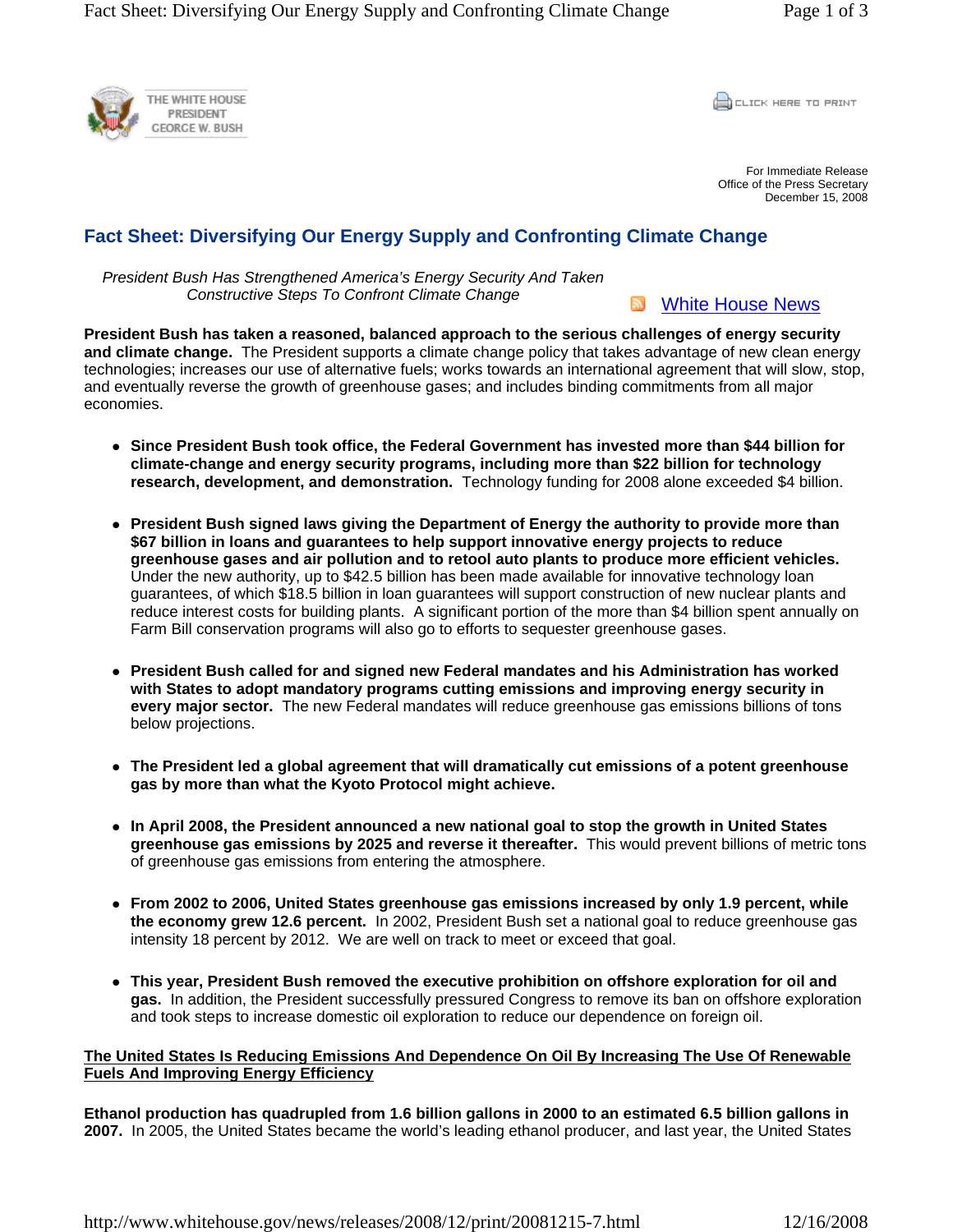accounted for nearly half of worldwide ethanol production.

**The Administration has dedicated more than \$1 billion to advance cellulosic ethanol made from switchgrass, wood chips, and other non-food sources.** Since the President took office, the projected cost of cellulosic ethanol has dropped by more than 60 percent.

**Last year, the United States produced about 490 million gallons of biodiesel – up 96 percent from 2006.** Today, there are more than 968 biodiesel fueling stations, and hundreds of fleet operators use biodiesel to fuel their trucks. Every year, more Americans are realizing the benefits of biodiesel, which can be produced from soybeans and other vegetable oils, including waste products like recycled cooking grease.

**Over the last five years, the Federal Government has invested approximately \$1.2 billion in hydrogen research and development to help bring hydrogen fuel cell vehicles to market.** These vehicles use no gasoline at all and emit clean, pure water.

**In 2007, President Bush signed the Energy Independence and Security Act (EISA), which responded to his "Twenty in Ten" challenge to expand alternative fuels and improve vehicle fuel economy.** Although the President's proposed alternative fuel standard would have gone further and faster than this legislation, EISA represents a major step forward in expanding the production of renewable fuels, reducing our dependence on oil, and confronting global climate change.

- The Renewable Fuels Mandate will require nearly five times as much renewable fuel as previous law  $$ requiring fuel producers to supply at least 36 billion gallons of renewable fuel in the year 2022.
- The Vehicle Fuel Economy Mandate specifies a national mandatory fuel economy standard of 35 miles per gallon by 2020, which will save billions of gallons of fuel and increase fuel economy by 40 percent from their current levels.
- Taken together, according to the Energy Information Administration forecast, these two requirements will contribute to reducing our dependence on foreign oil from 58.2 percent in 2007 to 54.8 percent in 2018.

#### **Additionally, EISA advances other energy efficiency initiatives:**

- The Lighting Efficiency Mandate will phase out the use of standard incandescent light bulbs by 2014 and improve lighting efficiency by more than 70 percent by 2020.
- The Appliance Efficiency Mandates will require a fully updated series of new national standards in five years.
- The Federal Government Operations Mandate will reduce the energy intensity of Federal Government facilities 30 percent by 2015 and increase use of renewable fuel by 20 percent compared to 2003 levels, codifying two goals of President Bush's Executive Order 13423 issued in January 2007. Additionally, the law requires that all new Federal buildings be carbon-neutral in operations by 2030.

#### **The United States Is Reducing Dependence On Fossil Fuels By Replacing Them With Alternative Energy Sources To Power Our Homes And Workplaces**

**Since 2001, the United States has increased wind energy production by more than 400 percent.** Last year, more than 20 percent of new electrical generating capacity added in the United States came from wind – up from just three percent a few years ago. Wind power now supplies one percent of the United States' electricity.

#### **Between 2000 and 2007, the United States' solar energy capacity doubled – and last year, the United States' solar installations grew by more than 32 percent.**

**The Administration also launched the Nuclear Power 2010 program and other significant efforts that helped encourage industry to submit 17 applications for 26 new nuclear reactors in the United States.**

• The Administration invested more than \$300 million in research and development of nuclear energy **technologies in 2007 alone.**